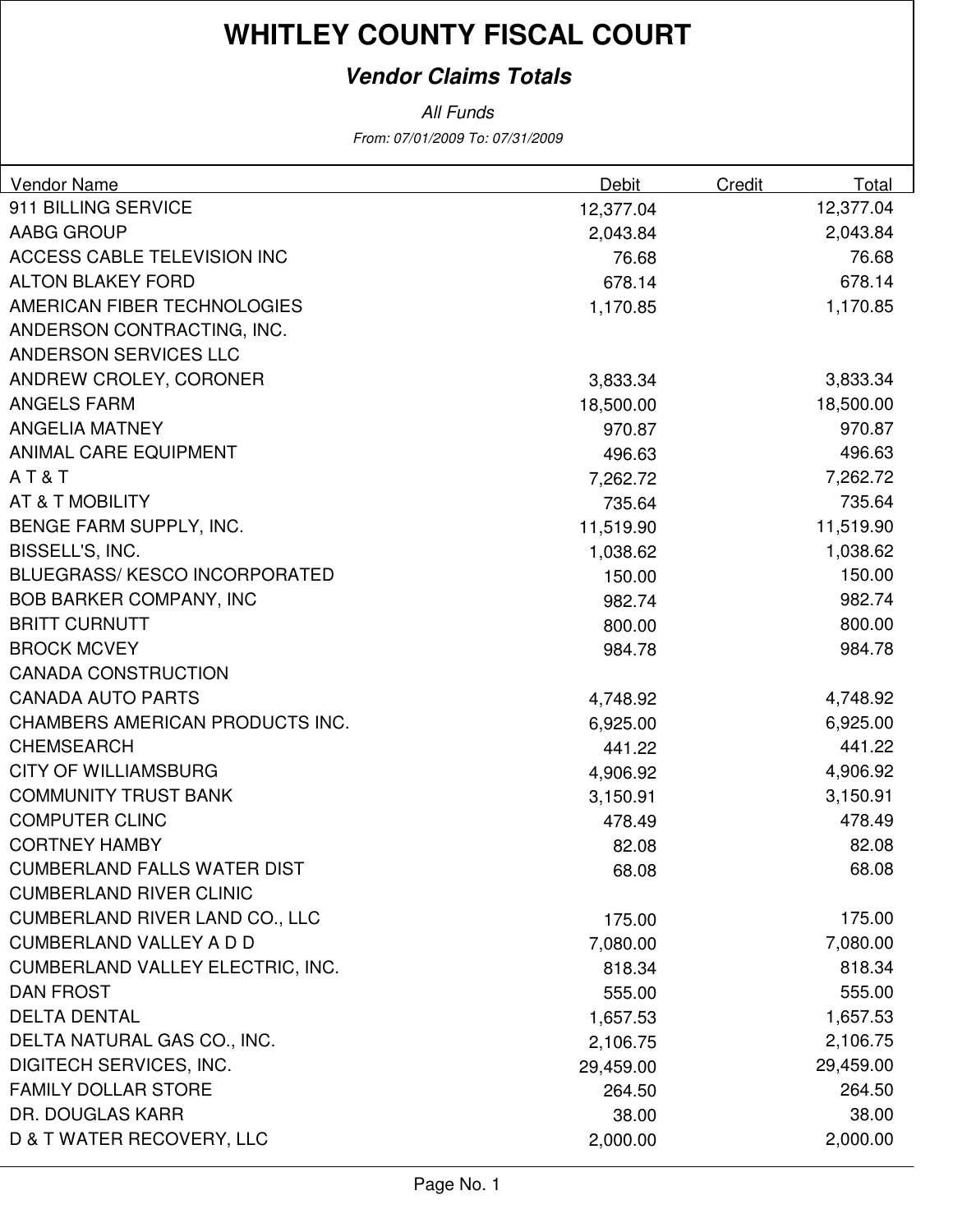#### **Vendor Claims Totals**

| Vendor Name                              | <b>Debit</b> | Credit | Total      |
|------------------------------------------|--------------|--------|------------|
| ELLISON'S SANITARY SUPPLY CO., INC.      | 551.50       |        | 551.50     |
| ELMO GREER & SONS, INC.                  | 80,779.23    |        | 80,779.23  |
| <b>EZ COUNTRY</b>                        | 195.00       |        | 195.00     |
| <b>FALLS FORD</b>                        | 225.01       |        | 225.01     |
| <b>FAULKNER AND TAYLOR</b>               | 157.28       |        | 157.28     |
| <b>FLEETONE</b>                          | 19,277.78    |        | 19,277.78  |
| <b>G &amp; K SERVICES, INC</b>           | 1,038.99     |        | 1,038.99   |
| <b>GATEWAY COMPUTERS</b>                 |              |        |            |
| <b>GATEWAY CHILDREN'S SERVICES</b>       | 1,508.25     |        | 1,508.25   |
| <b>GRETA PRICE</b>                       | 568.75       |        | 568.75     |
| G & S TIRE INC.                          | 38.75        |        | 38.75      |
| <b>HARVEY'S CHEVRON</b>                  | 54.04        |        | 54.04      |
| <b>HEALTH PROFESSIONALS LLC</b>          | 4,443.10     |        | 4,443.10   |
| HINKLE BLOCK & MASONRY PRODUCTS          |              |        |            |
| HINKLE CONTRACTING CORPORATION           | 8,962.39     |        | 8,962.39   |
| <b>HOLSTON GASES</b>                     | 1,483.15     |        | 1,483.15   |
| <b>WILLIAMSBURG IGA</b>                  | 107.29       |        | 107.29     |
| <b>INTERACT PUBLIC SAFETY SYSTEMS</b>    | 14,345.00    |        | 14,345.00  |
| <b>IRENE PEACE</b>                       | 600.00       |        | 600.00     |
| <b>JACK ROADEN PLUMBING</b>              | 240.00       |        | 240.00     |
| <b>JLG IDENTIFICATION SOLUTIONS, INC</b> | 93.74        |        | 93.74      |
| JOHNNY WHEELS OF WILLIAMSBURG, INC       | 920.00       |        | 920.00     |
| <b>JUDY BRIMM</b>                        | 243.91       |        | 243.91     |
| K A C O ALL LINES FUND                   | 249,356.25   |        | 249,356.25 |
| KACO WORKERS COMPENSATION FUND           | 235,806.12   |        | 235,806.12 |
| KAY SCHWARTZ, COUNTY CLERK               | 2,494.00     |        | 2,494.00   |
| KELLWELL FOOD MANAGEMENT                 | 27,947.85    |        | 27,947.85  |
| <b>KEN MOBLEY, JAILER</b>                | 38.73        |        | 38.73      |
| KU                                       | 9,336.35     |        | 9,336.35   |
| <b>KEY TECHNOLOGIES</b>                  | 2,900.00     |        | 2,900.00   |
| <b>KFC</b>                               | 94.86        |        | 94.86      |
| <b>KIMBELL MIDWEST</b>                   | 278.46       |        | 278.46     |
| <b>KIMBERLY MORGAN</b>                   | 96.02        |        | 96.02      |
| KING'S TIRE RECYCLING INC                | 102.50       |        | 102.50     |
| KY. EMERGENCY MANAGEMENT ASSOC           | 50.00        |        | 50.00      |
| <b>KENTUCKY STATE TREASURER</b>          | 4,683.00     |        | 4,683.00   |
| LAUREL RIDGE LANDFILL                    | 37.14        |        | 37.14      |
| LEXINGTON DOWNTOWN HOTEL & CONFERENCE    | 1,276.16     |        | 1,276.16   |
| LAWRENCE HODGE, SHERIFF                  | 79,944.37    |        | 79,944.37  |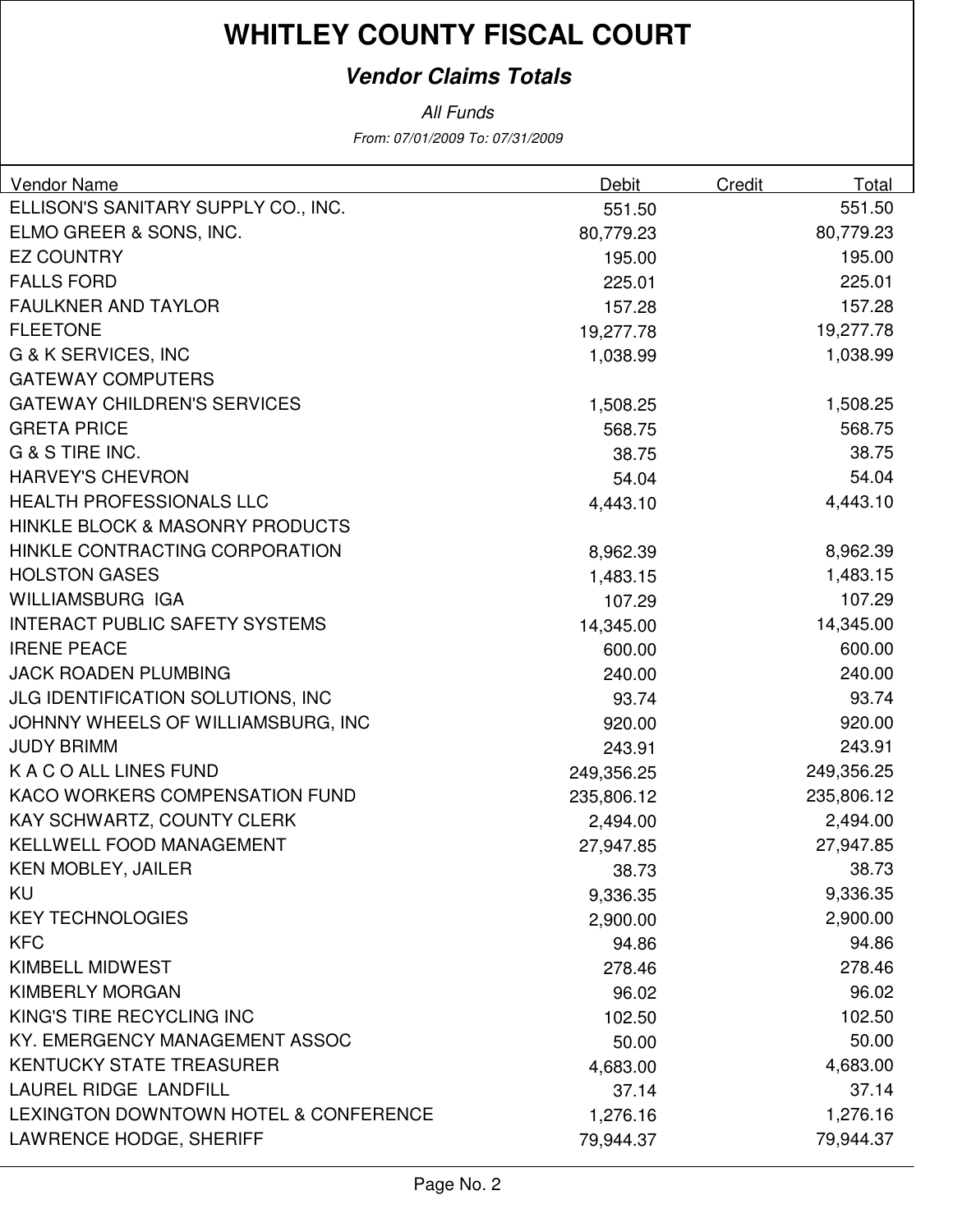#### **Vendor Claims Totals**

| Vendor Name                        | Debit     | Credit | Total     |
|------------------------------------|-----------|--------|-----------|
| <b>LONDON RADIO SERVICE</b>        | 24,392.05 |        | 24,392.05 |
| <b>LYTTLE'S TELEPHONE</b>          | 573.00    |        | 573.00    |
| MAIDEN DRUG CO.                    | 169.44    |        | 169.44    |
| <b>MARK MOTORS</b>                 | 10,500.00 |        | 10,500.00 |
| <b>MARTIN'S PETERBILT</b>          | 461.04    |        | 461.04    |
| <b>MIKE BAIRD</b>                  | 310.60    |        | 310.60    |
| <b>MIKE SILER</b>                  | 118.50    |        | 118.50    |
| <b>MOBILE SATELLITE VENTURES</b>   | 77.31     |        | 77.31     |
| <b>MORGAN TRUCK PARTS</b>          | 826.36    |        | 826.36    |
| NATIONAL ANIMAL CONTROL ASSOCATION | 525.00    |        | 525.00    |
| <b>NEWS JOURNAL</b>                | 1,667.26  |        | 1,667.26  |
| <b>NEWWAVE COMMUNICATIONS</b>      | 35.74     |        | 35.74     |
| <b>OSCAR DAVENPORT</b>             | 1,250.81  |        | 1,250.81  |
| <b>PAUL STEELY FORD</b>            | 2,427.50  |        | 2,427.50  |
| PHIL BRENNENSTUHL                  | 159.50    |        | 159.50    |
| POFF CARTING SERVICE               | 635.50    |        | 635.50    |
| POSTCRAFT CO                       | 317.17    |        | 317.17    |
| PREFERRED LAB SERVICE              | 720.00    |        | 720.00    |
| PREWITT FARM SUPPLY                | 47.93     |        | 47.93     |
| PROFFESSIONAL VEHICLE CORP         | 95.50     |        | 95.50     |
| <b>QUALITY CARE AUTO SERVICE</b>   | 9,002.80  |        | 9,002.80  |
| <b>QUILL CORPORATION</b>           | 2,712.99  |        | 2,712.99  |
| <b>RADIO SHACK</b>                 | 335.96    |        | 335.96    |
| REM COMPANY, INC.                  | 36.78     |        | 36.78     |
| <b>RILEY WILLIAMSON</b>            | 92.04     |        | 92.04     |
| <b>RIVERSIDE PRODUCE</b>           | 12.52     |        | 12.52     |
| <b>ROGER WELLS</b>                 | 329.70    |        | 329.70    |
| <b>SGT JOES</b>                    | 303.98    |        | 303.98    |
| SHELTON CONSTRUCTION               | 19,900.00 |        | 19,900.00 |
| <b>SMITH'S AUTO SERVICE</b>        | 502.99    |        | 502.99    |
| SOUTHEASTERN EMERGENCY EQUIP.      | 1,377.05  |        | 1,377.05  |
| SOUTHEASTERN KY MAINTENANCE        | 835.00    |        | 835.00    |
| SOUTH EASTERN JANITORIAL SUPPLY    | 894.47    |        | 894.47    |
| SOUTHERN REBINDING, INC.           | 2,252.38  |        | 2,252.38  |
| STERICYCLE, INC.                   | 73.65     |        | 73.65     |
| <b>SUTTONS KWIK WASH</b>           | 96.25     |        | 96.25     |
| <b>TASER INTERNATIONAL INC</b>     | 2,455.77  |        | 2,455.77  |
| THE BANK OF NEW YORK               | 87.75     |        | 87.75     |
| THE HOSE HOUSE, INC.               | 52.34     |        | 52.34     |